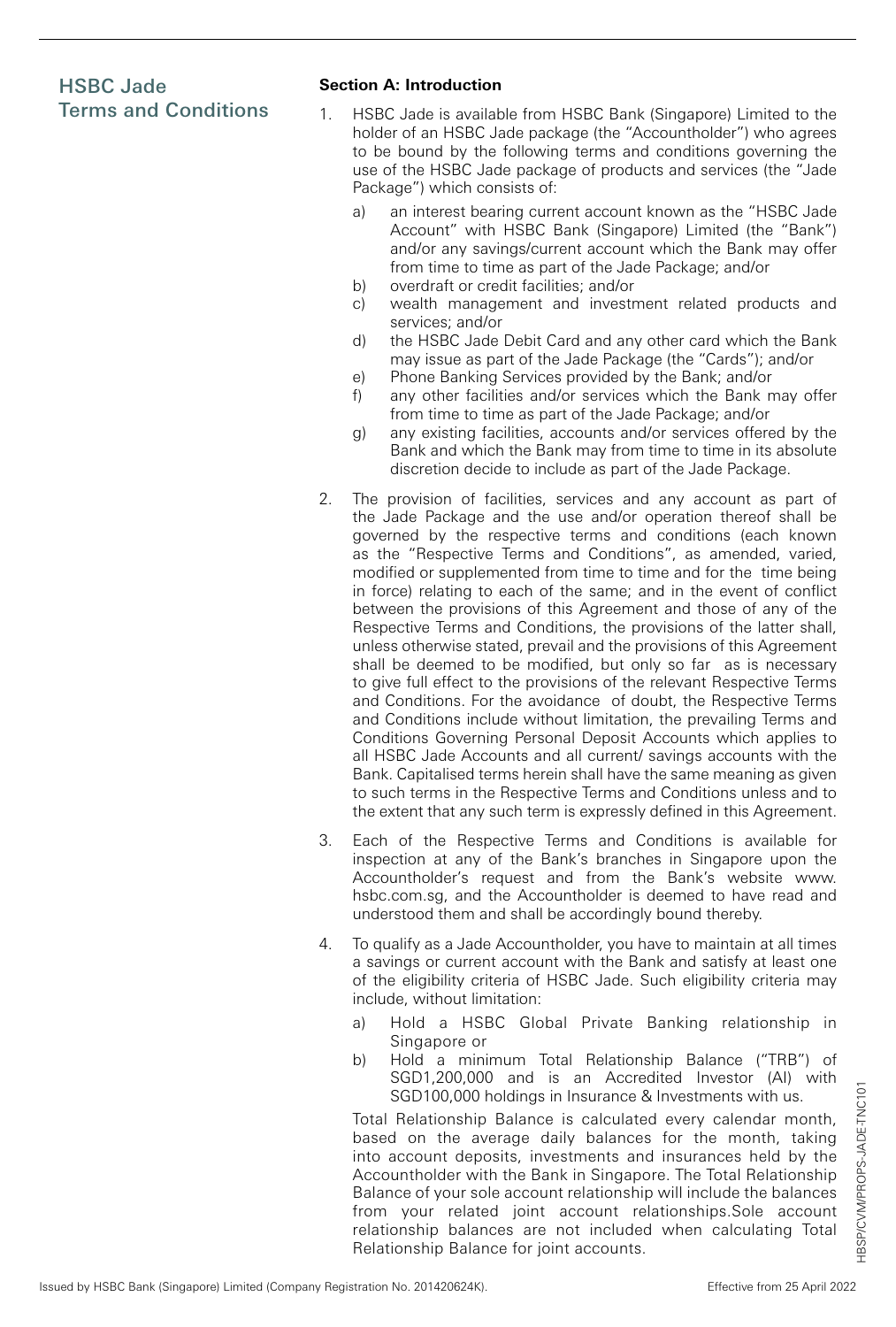**Important Note:** Accredited investors are assumed to be better informed, and better able to access resources to protect their own interests, and therefore require less regulatory protection. Investors who agree to be treated as accredited investors therefore forgo the benefit of certain regulatory safeguards. For example, issuers of securities are exempted from issuing a full prospectus registered with the Monetary Authority of Singapore in respect of offers that are made only to accredited investors, and intermediaries are exempted from a number of business conduct requirements when dealing with accredited investors. Investors should consult a professional adviser if they do not understand any consequence of being treated as an accredited investor. For more information about the criteria to qualify as an accredited investor and/or the implications of consenting to be treated as an accredited investor, please visit https:// www.hsbc.com.sg/wealth/investments/accredited-investor/.

The eligibility criteria is subject to changes from time to time at the Bank's discretion. The most updated eligibility criteria and other details concerning Total Relationship Balance are available on www.hsbc.com. sg/jade or from any of the Bank's branches in Singapore upon request.

- 5. You will have a period of 12 months from the month the Jade Package is made available to you to meet the required TRB. Following this 12 month period, we will determine on a biannual basis whether you have maintained the required TRB for the previous 6 months consecutively. If you have not been able to do so, we will notify you and you will a have period of 3 months as specified in the notice to meet the required TRB. If you still do not meet the required TRB at the end of this 3 month period, you no longer meet the conditions applicable to the Jade Package and your eligibility to be a Jade Accountholder will expire.
- 6. We will notify you of the expiry of your eligibility to be a Jade Accountholder if your eligibility has not been extended in accordance with Section A Clause 7 below.
- 7. If, before the expiry of your eligibility to be a Jade Accountholder in accordance with Section A Clause 5 above, you maintain the required TRB in accordance with Section A Clause 4 above, you continue to be eligible for the Jade Package.
- 8. If you no longer wish to hold a Jade Package, you can notify us (either by post at HSBC Bank (Singapore) Limited, Robinson Road, P.O. Box 896, Singapore 901746 or by email addressed to direct@hsbc.com.sg).
- 9. If (a) you cease to meet the eligibility criteria for the Jade Package or (b) you inform us that you no longer wish to be a Jade Accountholder:
	- (i) we will, if you meet the eligibility criteria for the Premier Package, transfer (A) your HSBC Jade Account (if any) to an HSBC Premier account and/or (B) the Jade Package to the Premier Package. If you do not qualify for the Premier Package, we will transfer your account to a standard current account and you will continue as an HSBC customer if you continue to hold such account or any other savings/current account with the Bank; and
	- (ii) you will no longer be eligible to apply for the products, services, rewards, benefits or privileges which are available only to HSBC Jade Accountholders. Each of these products, services, rewards, benefits or privileges which you are then using will either continue or be withdrawn according to the type of the product, service, reward, benefit or privilege and the terms and conditions applicable to it; and
	- (iii) any special terms, rates, charges or other benefits available only to HSBC Jade Accountholders will no longer apply or be available to you either with immediate effect or after a period of notice according to the type of the product, service, reward, benefit or privilege and the terms and conditions applicable to it.
- 10. If you continue to be eligible for the Jade Package but you no longer wish to hold an HSBC Jade Account, you can notify us (either by post at HSBC Bank (Singapore) Limited, Robinson Road, P.O. Box 896, Singapore 901746 or by email addressed to direct@hsbc.com.sg) and we will transfer the account to an HSBC Premier account or a standard current account (so that it is no longer an HSBC Jade Account).
- 11. We may at our discretion, give you at least thirty (30) days' notice that you meet the conditions applicable to and that we are going to make available to you the Jade package. If you do not wish to hold any such package, you may notify us accordingly.
- 12. Tiers
	- a) The Bank may from time to time designate one or more Tier(s) with different Features, which may include enhanced services, preferential terms, preferential interest rates and/or special promotions on other accounts. The Bank may allocate (but without any obligation to do so) a Tier to an Accountholder holding a current Jade Package either at the request of the Accountholder or at the Bank's discretion. Where the Bank allocates a Tier to an Accountholder, the Bank may at any time and from time to time vary or entirely withdraw the Tier, again, either at the request of the Accountholder or at the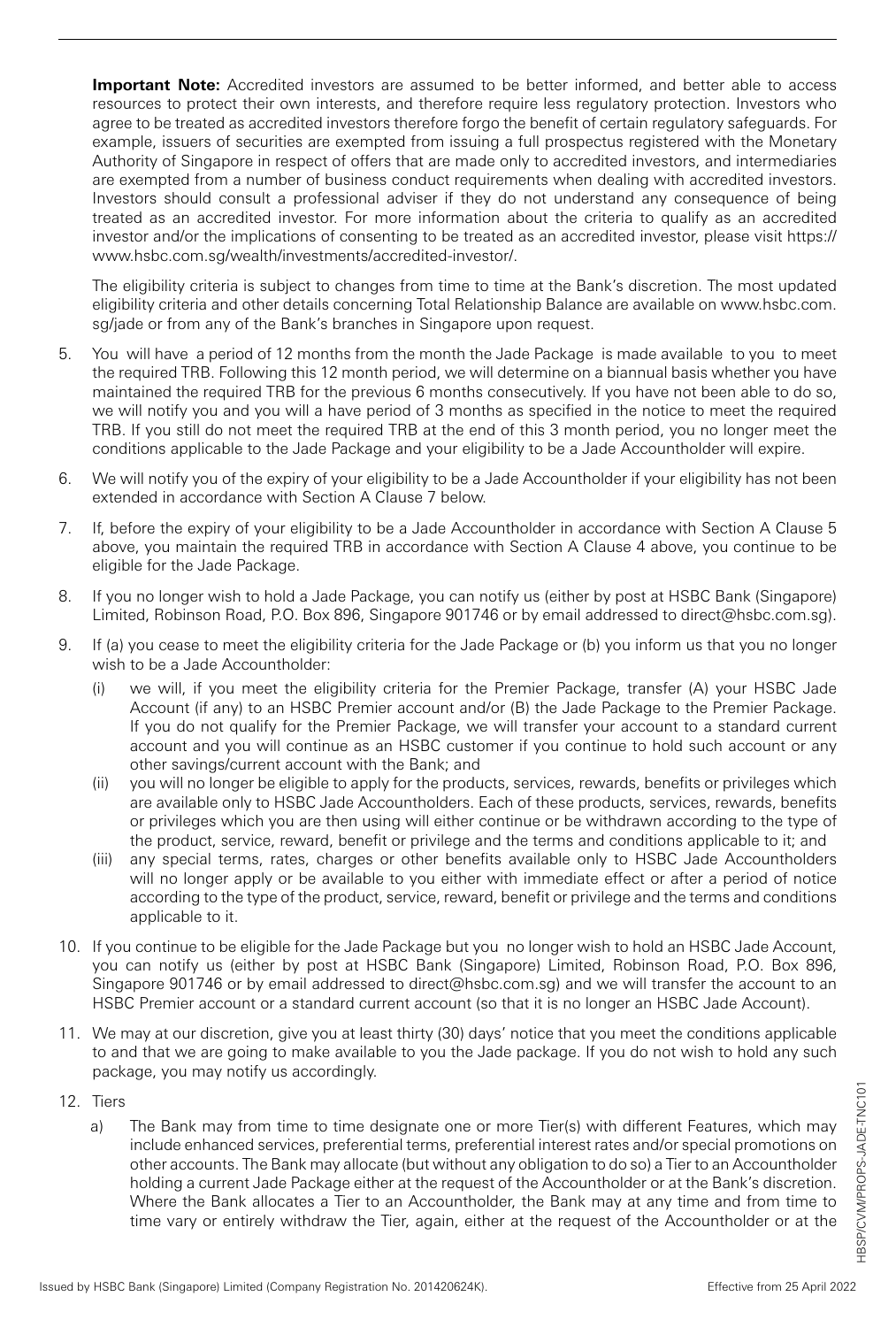Bank's discretion. The allocation or withdrawal of a Tier to or from an Accountholder or the variation of a Tier so allocated, whether at the request of an Accountholder or at the Bank's discretion, will be made by reference to pre- designated criteria, subject always to the final decision of the Bank. These criteria may include, without limitation, the value of assets deposited by the Accountholder with the Bank and/or the amount of credit facilities granted by the Bank to the Accountholder from time to time and are subject to changes at the Bank's decision. The most updated criteria and other details concerning the Tiers are available from the Bank upon request.

- b) The Features which may be made available, and the fees and charges which may be imposed, by the Bank in relation to the Jade Package may vary by reference to the Tier and, within the same Tier, may vary by reference to whether the Accountholder continues to satisfy the prevailing criteria for that Tier. The Bank is also entitled to vary the Features within each Tier at any time and from time to time.
- c) Each Tier may have a set of criteria and/or conditions that the Accountholder has to fulfil so as to maintain in that Tier and/or to enjoy the Features in that Tier. Each Feature may also have certain terms and conditions governing the Accountholder's use and enjoyment of that Feature. Without prejudice to Section A Clause 12(a) and 12 (b), following an allocation or variation of a Tier, it shall be the Accountholder's sole responsibility to ensure that all the prevailing criteria for maintaining that Tier and/or the terms and conditions for enjoying the Features in that Tier are fully satisfied and/or observed. The fulfilment of all prevailing criteria in respect of a Tier, or the failure to do so, by an Accountholder, however, will not in any way affect or prejudice the Bank's overriding right in allocating, varying or withdrawing a Tier.
- d) Whether the Bank exercises its discretion to allocate, vary or withdraw a Tier, it will notify the Accountholder of the same using such means as it shall deem reasonable. All the Features that the Accountholder enjoys will automatically be granted, terminated or otherwise adjusted unless the Bank shall at its discretion decide otherwise and the Bank is not obliged to provide any further notice in connection therewith.
- e) Following a variation of the Tier allocated to an Accountholder, the applicable provisions of these terms and conditions and other terms and conditions governing the use of any Features terminated as a result of the variation of the Tier shall continue to bind the Accountholder until all obligations and liabilities owing by the Accountholder to the Bank with respect to such Features have been fully repaid and satisfied. All applicable provisions of these terms and conditions and other terms and conditions governing the use of any new or additional Features that the Accountholder shall enjoy as a result of the variation of the Tier shall immediately become binding on the Accountholder.
- f) The Bank cannot be held liable or responsible for any loss incurred by or inconvenience to an Accountholder as a result of any allocation or withdrawal of a Tier to or from an Accountholder or any variation of the Tier so allocated and this shall include, without limitation, any loss incurred by or inconvenience to an Accountholder as a result of any granting, termination or adjustment of any Features in connection therewith.
- g) Any card or identification issued by the Bank to an Accountholder to reflect the Tier allocated to the Accountholder (if applicable) is to facilitate identification of the Accountholder's Tier only. The Bank's records shall be conclusive as to the Tier allocated to the Accountholder at any time except for manifest error.
- h) The withdrawal of a Tier shall not in itself affect the use or operation of the Jade Package unless the Bank shall specify otherwise.

For the purposes of the above provisions, the following terms shall bear the meanings ascribed to them:

"Features" means the Services, rewards, benefits, privileges and the likes that an Accountholder is able to enjoy under and/ or in connection with a Tier.

"Services" means any one or more of the services made available to the Accountholder under the Jade Package and/ or a Tier at any time and from time to time including without limitation credit facilities, investment services and account services.

"Tier" means a tier designated by the Bank and allocated to an Accountholder which allows the Accountholder to enjoy certain Features under and/or in connection with the Jade Package.

13. As a Jade Accountholder, you have access to selected third party suppliers of lifestyle services ("Lifestyle Partners"). The Lifestyle Partners are not part of the HSBC group and will supply products and services to you on their terms under agreements which will be made directly between you and them. These terms and conditions of business will be provided to you before you enter into an agreement with the Lifestyle Partners and you will be required to agree to these terms and conditions before utilizing their services. Before you enter into an agreement with a Lifestyle Partner, please take time to read their terms and conditions of business. Neither the Bank nor any other member of HSBC Group is responsible for the delivery of the services or for any failure on the part of any of these Lifestyle Partners in the delivery or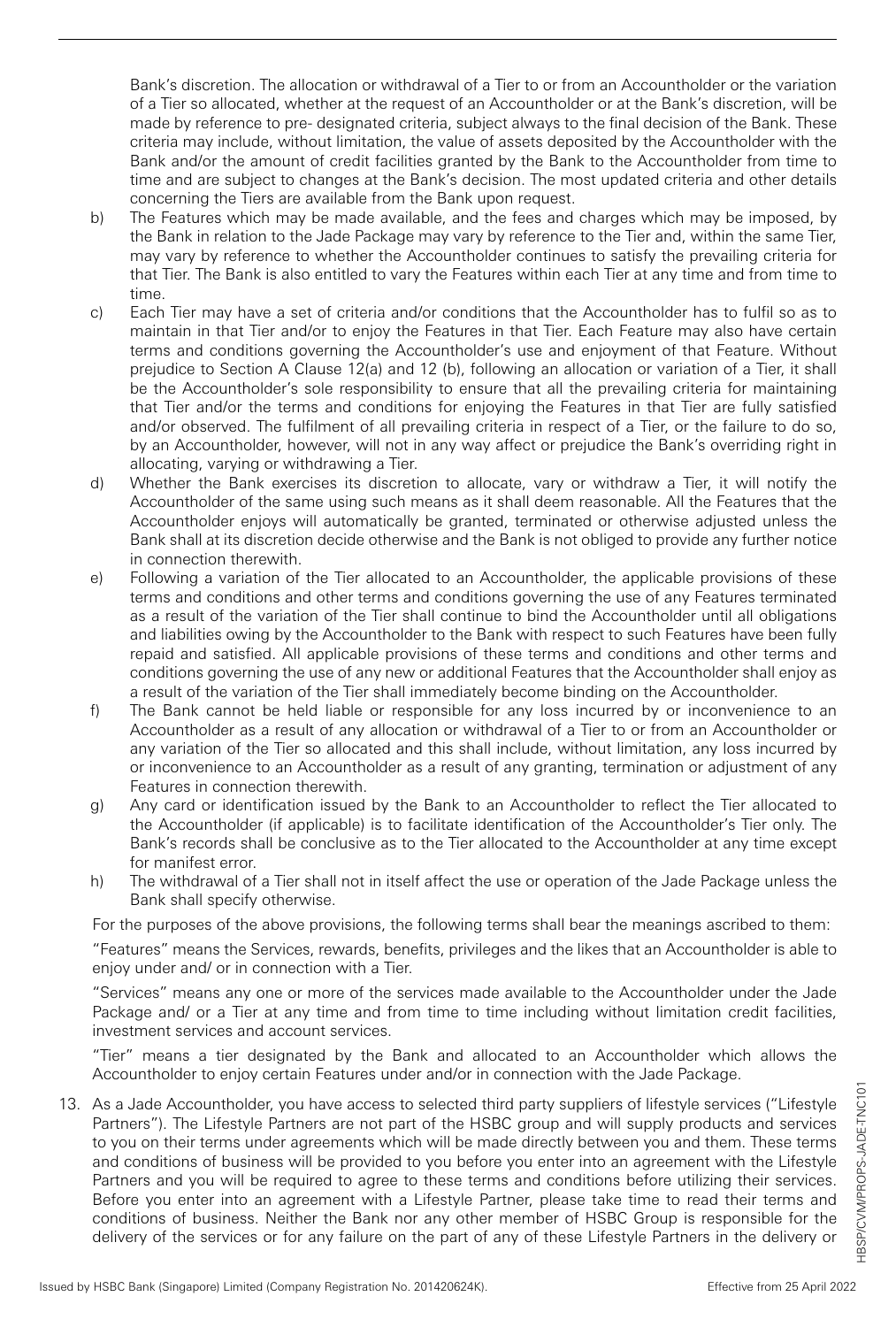non-delivery of their services. Details of the products, services and benefits which are available to you are shown in the HSBC Jade Welcome Pack which we will send to you via physical or electronic mail. We may change, add to or withdraw any of these products, services and benefits from time to time and we will notify you as indicated in Section B Clause 10 below. Details are also available on request from your dedicated HSBC Jade Relationship Manager.

- 14. The Bank shall have the right to assign any and all debts and liabilities of an Accountholder to any member of the HSBC Group without any consent of the Accountholder whatsoever for any purpose whatsoever, including (for the avoidance of doubt) for collection purposes. Any member of the HSBC Group may assign any and all debts and liabilities of an Accountholder to any other member of the HSBC Group (including the Bank, which shall be entitled to be the assignee thereof) without any consent of the Accountholder whatsoever for any purpose whatsoever, including (for the avoidance of doubt) for collection purposes. The Accountholder hereby waives any rights the Accountholder may have in connection with such assignment to the extent not prohibited by applicable laws and regulations. Further, the Bank shall have the right to appoint any member of the HSBC Group and/or any external debt collecting agency, wherever situated, as its collection agent in relation to the debts and liabilities owing by an Accountholder.
- 15. In the event that the Accountholder is in default under any credit facility granted by the Bank, the Bank shall have the right to cancel and terminate any and all credit facilities it has granted to the Accountholder, and all amounts outstanding under the terminated facilities shall thereupon be immediately due and payable from the Accountholder to the Bank.

## **Section B: General**

- 1. All administration, handling, service, finance or other charges are to be paid by the Accountholder to the Bank for any service provided or action taken in relation to the Jade Package and shall be levied at such rates as the Bank may from time to time prescribe for that purpose, and any such charges may be debited from any of the Accountholder's savings/current account(s) with the Bank. Where there is insufficient credit in the account, the debiting of the account may result in the account being overdrawn or the account may exceed the Bank's agreed overdraft limit. The Accountholder acknowledges that this does not constitute an express agreement by the Bank to grant the Accountholder an overdraft (if no overdraft was expressly granted and available) or to increase the limit. All interest, fees and charges relating thereto, including without limitation, interest on overdraft, may be imposed by the Bank and so debited to the relevant account. All interest and exchange rates are subject to change by the Bank. The Bank may:
	- (i) prescribe higher rates of interest and other charges in respect of sums which remain unpaid on their due date; and
	- (ii) prescribe that any charge to be levied shall be subject to a minimum or maximum level, such rates of interest and other charges to apply as well after as before judgment.

The Accountholder may obtain, from any of the branches of the Bank in Singapore or from the Accountholder's dedicated Jade Relationship Manager or from the Bank's website www.hsbc.com.sg, the then prevailing rates of all charges, fees, tariffs and the TRB requirements, as may from time to time be prescribed by the Bank.

- 2. Where for the purposes of these terms and conditions, any sum is required to be converted into another currency, such conversion shall be effected at the Bank's then prevailing rate of exchange for such currency or any rate prescribed by any relevant organisation involved in the administration of the Jade Package or any part thereof.
- 3. In addition to any other rights which the Bank may have on any account whatsoever, the Accountholder agrees that the Bank shall have the right at its discretion and without notice to the Accountholder, to refuse to repay when demanded or when the same falls due any of the Bank's indebtedness to the Accountholder if and to the extent that the Accountholder's aggregate liabilities at the relevant time are equal to or exceed the Bank's indebtedness to the Accountholder at that time and such of the Bank's indebtedness shall remain outstanding on substantially the terms and conditions in effect immediately prior to such exercise or on such terms as the Bank may, at its discretion, consider appropriate in the circumstances.
- 4. All expenses (including, without limitation, legal costs on a full indemnity basis) associated with the preservation of the Bank's rights or the enforcement or attempted enforcement of the Accountholder's obligations under
	- 1. these terms and conditions shall be for the account of the Accountholder and shall be debited from any of the Accountholder's savings/ current account(s) with the Bank.
- 5. The Bank reserves the right to destroy any documents relating to the Jade Package after microfilming the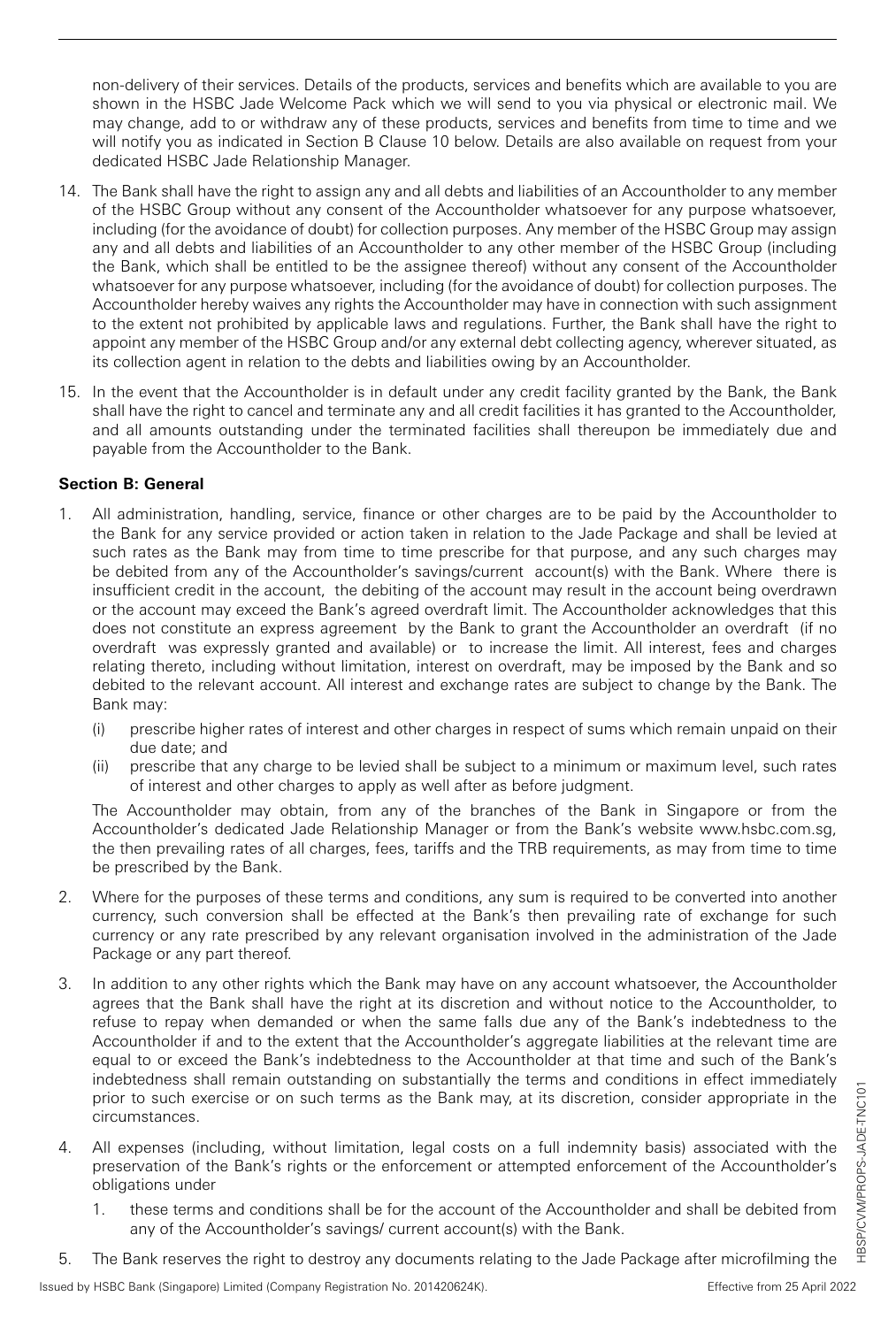same and the Accountholder agrees that documents stored in the form of microfilm may be tendered by the Bank as evidence in legal proceedings and hereby waives any objections to their admissibility.

- 6. (i) The Accountholder authorises the Bank to accept and act upon any instructions, communicated by the Accountholder to the Bank over the telephone (or purporting to be so communicated by the Accountholder), or given to the Bank by facsimile or email (or purporting to be so given by the Accountholder), of any nature in relation to or connection with the Jade Package believed by the Bank to emanate from the Accountholder. The Accountholder acknowledges that the Bank shall be entitled (but not obliged) to treat and accept any such instructions issued by the Accountholder and any signature which in the Bank's discretion appears to be the Accountholder's signature on a facsimile or email instruction as genuine and the Bank is not under any obligation to enquire into the genuineness of any such instruction or into the good faith of, or verify the identity of, the person giving such instruction. The Bank shall be entitled (but not obliged) to process and act on such instructions and take any steps relying upon the same. Any of the Bank's acts pursuant to such instructions shall be binding on the Accountholder notwithstanding that such instructions may not have in fact been given by the Accountholder or with the Accountholder's consent or authority.
	- (ii) The Accountholder acknowledges that he has considered fully the risks inherent in the giving of instructions by telephone, facsimile or email. In particular, the Accountholder is aware of and accepts that when he is giving facsimile or email instructions, non-original signatures may be forged, instructions given by facsimile may be transmitted to wrong numbers and instructions given by email may be sent to the wrong email addresses, may never reach the Bank and may thereby become known to third parties thus losing their confidential nature. The Accountholder is further aware of and accepts that facsimile or e-mail communications cannot be guaranteed to be secure or error free as information can be intercepted, corrupted or lost or can arrive late or contain viruses.
	- (iii) The Accountholder agrees that the Bank shall have no responsibility for the occurrence of any of the above circumstances or for any actions, claims, loss, damages or costs arising or incurred by the Accountholder as a result of or in connection with the giving of any instructions by telephone, facsimile or email or any delay on the part of the Bank in processing such instructions. The Accountholder is fully responsible for all loss or damage involved in or caused by the implementation of the Accountholder's instructions provided to the Bank by means of telephone/ facsimile transmission and/or email in lieu of the receipt by the Bank of original signed documents. The Bank shall not be required to confirm (whether orally, in writing or otherwise) any instructions received through telephone/facsimile transmission/ email. The Bank shall, however, be at liberty to require receipt by the Bank of an original written confirmation of an instruction given by the Accountholder via telephone/facsimile transmission and/or email from the Accountholder prior to executing any instructions contained in such telephone/facsimile transmission and/ or email instruction. The Accountholder further agrees to indemnify the Bank and keep the Bank fully and effectively indemnified and to hold the Bank harmless from and against any claims, demands, actions, proceedings, loss, damages, costs and expenses which may be brought against the Bank or suffered or incurred by the Bank arising directly or indirectly out of or in connection with any instructions given by the Accountholder to the Bank by telephone, facsimile or email.
	- (iv) The Accountholder irrevocably consents to the Bank recording any telephone conversations with the Accountholder whether with or without the use of a tone warning device and such recordings or transcripts thereof may be used as evidence in any disputes.
	- (v) The Accountholder acknowledges that the Bank may at any time, at its discretion, refuse to execute the Accountholder's instructions by telephone, facsimile or email or any part thereof without incurring any responsibility for loss, liability or expense arising out of such refusal.
	- (vi) The Accountholder shall transmit the instructions over the telephone, facsimile transmission and/ or email as the case may be only to the fax number or email address(es) designated by the Bank for the purpose(s) contemplated herein and use the same for such purpose(s) only and not for any other purpose. Facsimile or email instructions shall be signed by the Accountholder or the Accountholder's authorised signatory on behalf of the Accountholder and the Accountholder's authorised signatory's signatures shall be in the same manner and way as has been informed to the Bank by the Accountholder, and such signed instructions (whether scanned or photographed from the originals) must be clear and legible. In the case of email instructions, the email containing the scanned or photographed copy of the signed instructions shall be issued by the Accountholder or the Accountholder's authorised signatory only from the email address(es) registered with the Bank for the purposes contemplated herein.
	- (vii) In the case of email transmission of instructions, the Accountholder shall follow the process laid down by the Bank for sending and receiving instructions via email through the secure email system. The Accountholder undertakes to reply to the secure email sent by the Bank's official to the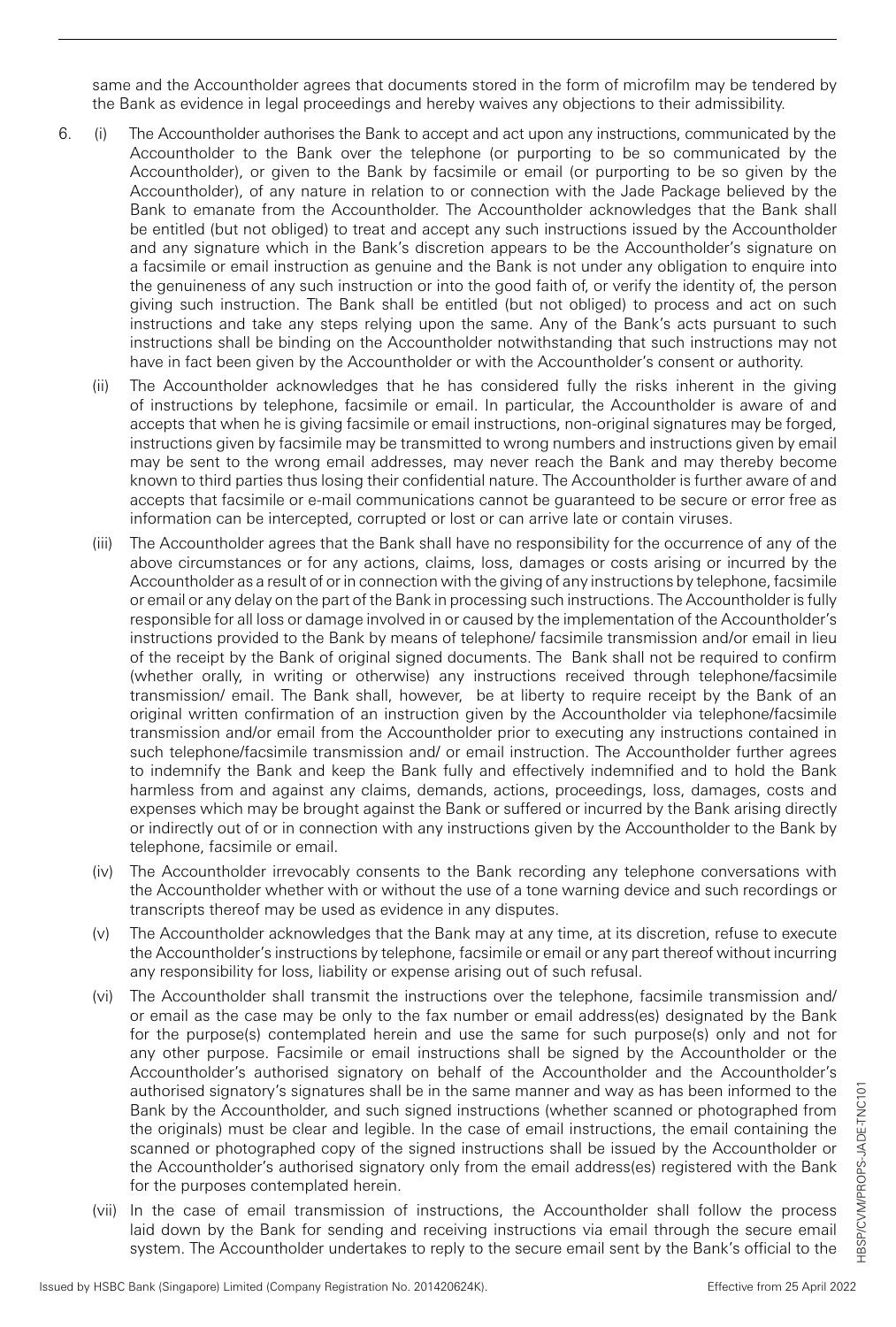Accountholder containing the details of the Accountholder's transaction(s) and further undertakes not to send any instructions through

- (ii) unsecured email channels which are not approved by the Bank. The Bank shall be entitled to refuse or reject any instruction sent to any other fax number or email address(es) or through unsecured channels/ unsecured email addresses other than such fax number or email address(es) designated by or registered with the Bank and the Bank shall not be liable for any actions, suit, claims, loss, damage, cost or expense and/or liability incurred by the Accountholder or arising therefrom.
- (viii) If any document despatched by the Accountholder to the Bank, including any instruction, confirmation, contract or transaction, is for any reason undated, the time and date written, printed or time-stamped on such document at the time of its receipt shall be conclusive evidence of the time and date of such document.
- (ix) HSBC shall not be under any obligation at any time to maintain any facility for the receipt of any facsimile instructions and/or email instructions or to ensure the continued operations or availability of any such facilities or equipment.
- (x) The Accountholder wishes to further specify that the Bank may, when receiving instructions given by the Accountholder (or a person acting on the Accountholder's behalf) in person:
	- (a) require the Accountholder (or a person acting on the Accountholder's behalf) to provide such instructions in electronic form in a manner which complies with the Bank's internal requirements (each such instruction an "Electronic Instruction"); and
	- (b) require the Accountholder (or a person acting on the Accountholder's behalf) to sign such Electronic Instruction, and in this connection the Accountholder authorises the Bank to collect and link the signature of the Accountholder (or a person acting on the Accountholder's behalf) with the relevant Electronic Instruction in electronic form, using an electronic signature pad or other electronic device capable of recording signatures in electronic form in a manner which complies with the Bank's internal requirement.

The Accountholder agrees that provided each such signature is collected electronically from the Accountholder (or a person acting on the Accountholder's behalf) by a representative of the Bank in person and such representative (whether before or after the time each such signature is taken) verifies the identity of the Accountholder (or a person acting on the Accountholder's behalf) through measures which fulfill the Bank's internal requirements, the Bank is authorised to treat such signature(s) in electronic form and such signature(s) shall be deemed to be, as equivalent to the signature(s) of the Accountholder (or a person acting on the Accountholder's behalf) in hard copy, for all purposes.

The Accountholder further agrees that:

- (1) all records in electronic form maintained by or on behalf of the Bank upon which any such signature(s) have been affixed, and which fulfill the Bank's internal requirements, shall be deemed to be valid, accurate and authentic, and given the same effect as, written and signed documentary communications between the Accountholder and the Bank in hard copy;
- (2) the Accountholder shall not dispute the validity, accuracy or authenticity of any evidence of any such records, including such evidence in the form of the Bank's computer records, transaction logs, magnetic tapes, cartridges, computer printouts, copies, or any other form of electronic information storage; and
- (3) such electronic records shall be conclusive evidence of the information and the Accountholder's agreement as set out in the associated Electronic Instruction, save in the case of manifest or clerical error.
- 7. If the Jade Package is in the names of more than one person (such persons to be referred to as "Joint Accountholders"), then:
	- (i) each such person shall be deemed to be an Accountholder for the purposes of these terms and conditions;
	- (ii) the obligations of the Joint Accountholders in respect of the Jade Package and hereunder shall be joint and several;
	- (iii) the Bank is hereby authorised by each Joint Accountholder to honour all cheques, telephone/ facsimile/ email instructions, directions, other instruments and transactions signed and effected by any one Accountholder without restriction;
	- (iv) the Bank may agree on overdraft and other facilities at the request of any one Accountholder;
	- (v) the Bank may credit the savings/current account(s) jointly held by the Joint Accountholders with the Bank with items collected on behalf of any one or more Accountholders;
	- (vi) on the death of any Accountholder, the Bank may hold all money and items standing to the credit of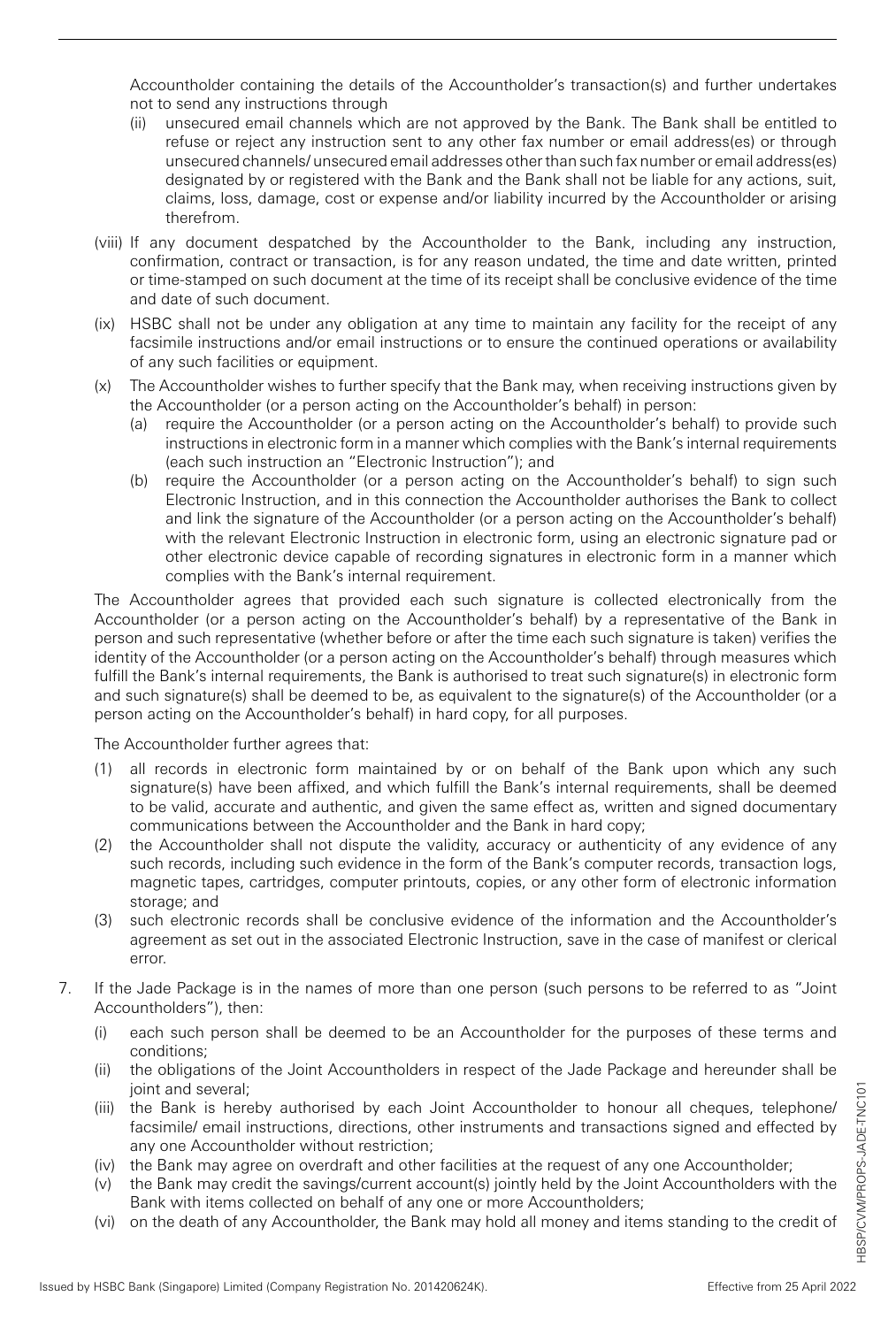or by way of security for the Jade Package to the order of the survivors (subject to any mandatory provisions of law and any claim which the Bank may have);

- (vii) the Bank is hereby authorised by each Joint Accountholder to accept instructions from any one Accountholder in relation to the operations of the savings/current account(s) jointly held by the Joint Accountholders with the Bank and all matters incidental thereto and relating to the Jade Package (including, but without limitation, the deposit and withdrawal of all documents and items deposited with or delivered to the Bank, whether by way of safe custody or otherwise);
- (viii) any notice given to one Accountholder shall be deemed sufficient notice to all Accountholders;
- (ix) if the Bank, prior to acting on instructions received from a Joint Accountholder, receives contradictory instructions from another Joint Accountholder, the Bank shall thereafter act only on the written unanimous instructions of all the Joint Accountholders; and
- (x) the Bank shall honour any instruction or direction provided by each Joint Accountholder whether such instruction is given in writing, via the telephone, facsimile, email or any other means as the Bank may accept and on such terms as the Bank may impose. Where products or services are made available in respect of which transactions on a joint account may be effected, the acceptance by either Joint Accountholder of the applicable terms and conditions relating to such products or services shall be binding on all Joint Accountholders.

Provided always that Section B Clauses 6(iii), (iv), (vii), (ix) and (x) shall not apply in relation to any account whatsoever which must be operated only by all the joint signatories thereto.

- 8. Collection, Use and Disclosure of Your Information / Customer Information
	- a. The Bank, other members of the HSBC Group and/or HSBC Group's authorised service providers may collect, use and share Customer Information (including relevant information about the Accountholder, the Accountholder's transactions, the Accountholder's use of the Bank's products and services, and the Accountholder's relationships with the HSBC Group) for the purposes listed in Part A Clause 1.2 of the Terms and Conditions Governing Personal Deposit Accounts.
	- b. Customer Information may be requested from the Accountholder (or a person acting on the Accountholder's behalf), or may also be collected by or on behalf of the Bank, or members of the HSBC Group, from other sources (including from publicly available information), generated or combined with other information available to the Bank or any member of the HSBC Group.
	- c. In addition, as a Jade Accountholder, the Bank and/or other members of the HSBC Group will process your information in ways that it has not previously been processed, as set out below. By agreeing to be a Jade Accountholder, you agree that your information may be processed as set out in these terms and conditions and the Terms and Conditions Governing Personal Deposit Accounts.
		- (i) The Bank and/or other members of the HSBC Group may collect information about you through your banking relationship (as set out in the Terms and Conditions Governing Personal Deposit Accounts) and through any available sources, including from the Lifestyle Partners and from anyone they ask to provide services to you. Such information may include:
			- a) contact information that you provide to make bookings
			- b) information about enquiries that you make to the Lifestyle Partners, including enquires for which no booking is made (such as enquiries about recreation, property searches and management, and education)
			- c) information about bookings that are made through the Lifestyle Partners, including event bookings, dining bookings, travel dates, travel destinations and hotel bookings
			- d) information about interests and preferences, including brands that you like and companies that you buy from
			- e) details of your registration and preferences relating to concierge service transactions such as:
				- i. service type
				- ii. information related to your requested lifestyle services (event tickets, dining experience, sports & recreation)
				- iii. travel services (travel dates, destination, car rental)
				- iv. personal services referrals
				- v. club appointment
				- vi. education services (school placement, education seminar)
				- vii. property services (property search, property management)
		- (ii) The Bank and/or other members of the HSBC Group will process, transfer and disclose information about you and your use of HSBC Jade (including your use of lifestyle concierge services) to: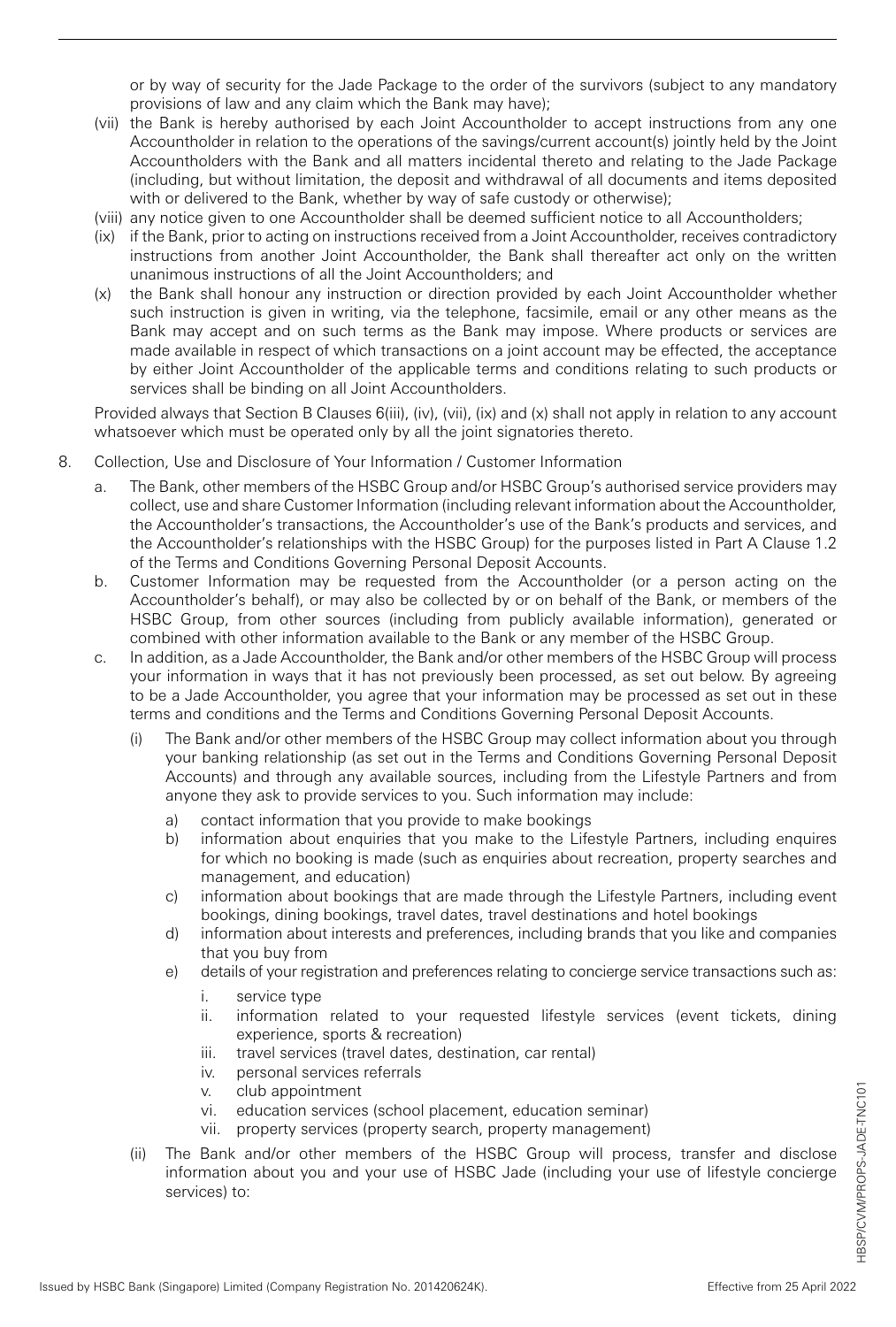- a) provide you with a broader range of investment, insurance, and banking products and services
- b) provide you with access to a concierge service and allow you to benefit from the services of various HSBC lifestyle partners and other third parties
- c) enable the Bank and/or other members of the HSBC Group (including your relationship manager) to understand your needs and preferences based on your use of lifestyle concierge services (including contacting you about products and services tailored to your needs, if you agree to it)
- d) send you direct marketing and conduct marketing research, if you agree to it (please note that a) acceptance of these terms and conditions will not change your marketing preference maintained with us)
- e) carry out the purposes as stated in the Terms and Conditions Governing Personal Deposit Accounts
- (iii) The Bank and/or other members of the HSBC Group may share your information with carefully selected third parties to support our processing of your information and provide the products, services and benefits available to Jade Accountholders. We will always ensure that these third parties process your information in accordance with applicable data protection laws and our own internal standards.
- (iv) Other members of the HSBC Group and third parties who receive your information from HSBC may be located in countries where data protection laws do not provide the same standard of protection as they do in the country in which you live. The Bank and other members of the HSBC Group will always ensure that your information will be protected by a strict code of secrecy and security and handled in accordance with applicable data protection laws. By agreeing to use and/ or benefit from the products, services and benefits available to Jade Accountholders, you agree that your data may be transferred to countries where data protection laws do not provide the same standard of protection as they do in the country in which you live.
- (v) Should the Bank and/or other members of the HSBC Group decide to replace one Lifestyle Partner (the "Outgoing Lifestyle Partner") with another Lifestyle Partner (the "Incoming Lifestyle Partner"), to facilitate a smooth transition from one to the other and reduce any inconvenience to you caused by the transition process, the Bank and/or other members of the HSBC Group may require the Outgoing Lifestyle Partner to share information that it holds about you with the Incoming Lifestyle Partner. This information may be shared before you have activated your membership with the Incoming Lifestyle Partner. This information may also be delivered by the Outgoing Lifestyle Partner to the Incoming Lifestyle Partner through the Bank and/or other members of the HSBC Group. Any such information will be shared in accordance with applicable laws and regulations.
- (vi) The Bank and/or other members of the HSBC Group may also connect you with Lifestyle Partners and other third parties through your use of the HSBC Jade services. These third parties may collect your information directly from you and through your use of the HSBC Jade services. Please note that third parties you provide your information to should have their own privacy policies and will handle your information in accordance with their policies. Please ensure that you review the privacy policies and accept their terms before using their services. Neither the Bank nor any other member of the HSBC Group accepts any liability for your use of the services of such third parties. You are also required to ensure that any third parties whose information is provided by you to us or to Lifestyle Partners or other third parties through your use of the HSBC Jade services has been notified of and agreed to the collection and use of their information in the same way as your information, as set out in these terms and conditions.
- 9. The Accountholder authorises the Bank to, without notice or liability, combine or consolidate the outstanding balance on any account of the Accountholder (including, without limitation, any HSBC Jade Account) with any other account which the Accountholder maintains with the Bank in Singapore or elsewhere and set-off or transfer any monies standing to the credit of such other accounts in or towards satisfaction of Accountholder's liability, whether such liability be actual or contingent, primary or collateral and several or joint (including without limitation, the Accountholder's liability arising from any indemnity given herein) to the Bank under these terms and conditions or any other liabilities of the Accountholder to the Bank in Singapore or elsewhere. This is notwithstanding that the balance in such other account is in a currency different from the sum demanded or held at a branch in a different jurisdiction or held by the Accountholder jointly with another person(s). For such purpose, the Bank shall be entitled to convert the balance in such other account into the required currency in accordance with Section B Clause 2. The Bank's rights hereunder shall not be affected by the Accountholder's death, insanity, bankruptcy or any form of legal incapacity.
- 10. The Bank reserves the right to add, revise, amend or cancel in whole or in part any of the products, services or other rewards, benefits, privileges provided under the Jade Package and the terms and conditions pertaining to any products, services, rewards, benefits, privileges hereunder. Any such addition, revision,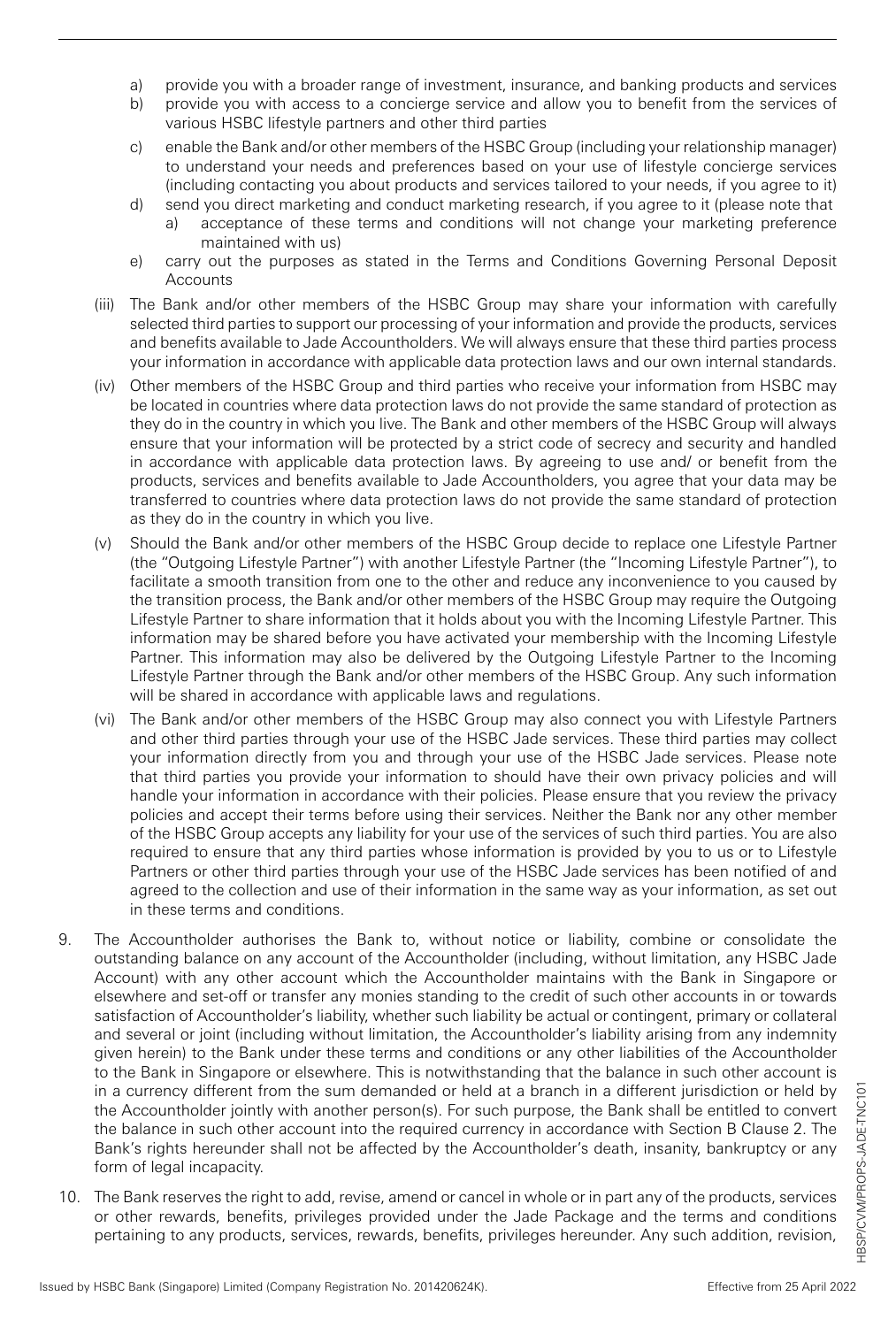amendment or cancellation will take effect and become binding on the Accountholder from such time as brought to the attention of the Accountholder by giving the Accountholder notice of the same, exhibiting the same at any of the Bank's branches in Singapore, publishing the same in the press in Singapore or in such other manner as the Bank deems fit. If the Accountholder does not accept such variation, he/she shall inform the Bank in writing within seven (7) days of being so notified and the Bank may withdraw any or all of the products, services or other rewards, benefits, privileges provided under the Jade Package from that Accountholder. If the Accountholder continues to use any of the products, services or other rewards, benefits, privileges provided under the Jade Package after notification, he/she shall be deemed to have accepted and agreed to such variation without reservation.

- 11. Any notice, demand, statement or other communication to be given to the Accountholder may be delivered to the last known address of the Accountholder provided by the Accountholder to the Bank in writing for the purposes of this Agreement and/ or facsimile, electronic mail address or contact number as may be provided to the Bank or its solicitors, and shall be deemed to have been effectively served on the day of delivery if delivered by hand, on the day of transmission if by facsimile or email transmission and on the next business day after posting if sent by post and on the date of publication if published. In this connection, the Bank shall not be liable in any way whatsoever to the Accountholder for any loss or damage in the event that the aforesaid communication is received by a third party. The Accountholder shall promptly notify the Bank in writing of any change of the office or business address or in his employment.
- 12. The Accountholder agrees that the Bank may serve any legal process or document required by the rules of court or other statutory provisions to be served on the Accountholder by personal service by leaving the same at, or sending the same by ordinary post to, the last known address as may be provided to the Bank in writing and the same shall be deemed to have been duly served on the Accountholder, if sent by post on the date immediately following the date of posting and if served by personal delivery, on the date of delivery. Service of such legal process shall be deemed to be good and effectual service of such legal process on the Accountholder.
- 13. The Accountholder represents and warrants that all particulars given to the Bank are to the best of the Accountholder's knowledge, accurate and undertakes to notify the Bank of any changes thereto in writing. The Bank shall be entitled to a reasonable period of time (of not less than seven (7) business days from receipt) to process such notification of change. If no such notice of change is given, we are entitled to rely on information previously supplied by you, including authorisations and supporting documents. This might result in the Bank being unable to open or continue accounts or establish or continue banking facilities or provide banking services or comply with any laws or guidelines issued by regulatory or other authorities. We will not be responsible for errors or losses associated with account changes where we have received no or inadequate prior notice.
- 14. Either the Bank or the Accountholder may terminate the use of the Jade Package by written notice to the other party to that effect. Where the Bank considers it necessary or appropriate, such termination may be immediate. In either case, the Accountholder shall without delay or further demand (i) return to the Bank all Cards and cheque books issued to him or at his request and (ii) pay to the Bank the full amount outstanding to the Bank including, but not limited to, any overdraft facility granted under the Jade Package. Notwithstanding such termination, the Accountholder shall remain fully responsible for all facilities together with all related charges there under (including the amount of any items not then presented to the Bank for payment). Without limiting the generality of the foregoing, all of such sums shall become immediately due and payable (without further demand) in the event of the death or bankruptcy of the Accountholder.
- 15. All sums payable by the Accountholder under this Agreement shall be paid (i) free of any restriction or condition, (ii) free and clear of and without any deduction or withholding (except to the extent required by law) on account of any tax, levy or any other charge whatsoever (including, but not limited to, any goods and services tax) present or future and (iii) without deduction or withholding (except to the extent required by law) on account of any other amount, whether by way of set-off or counterclaim or otherwise.
- 16. If (i) the Accountholder or any other person is required by the law of any country to make any deduction or withholding on account of any such tax, levy or charge or other amount from any sum paid or payable by the Accountholder to the Bank under this Agreement or (ii) the Bank (or any person on its behalf) is required by the law of any country to make any deduction or withholding from, or any payment on or calculated by reference to the amount of, any sum received or receivable by the Bank under this Agreement:
	- (a) the Accountholder shall notify the Bank of any such requirement or any change in any such requirement as soon as the Accountholder becomes aware of it;
	- (b) the Accountholder shall pay any such tax, levy or charge or other amount before the date on which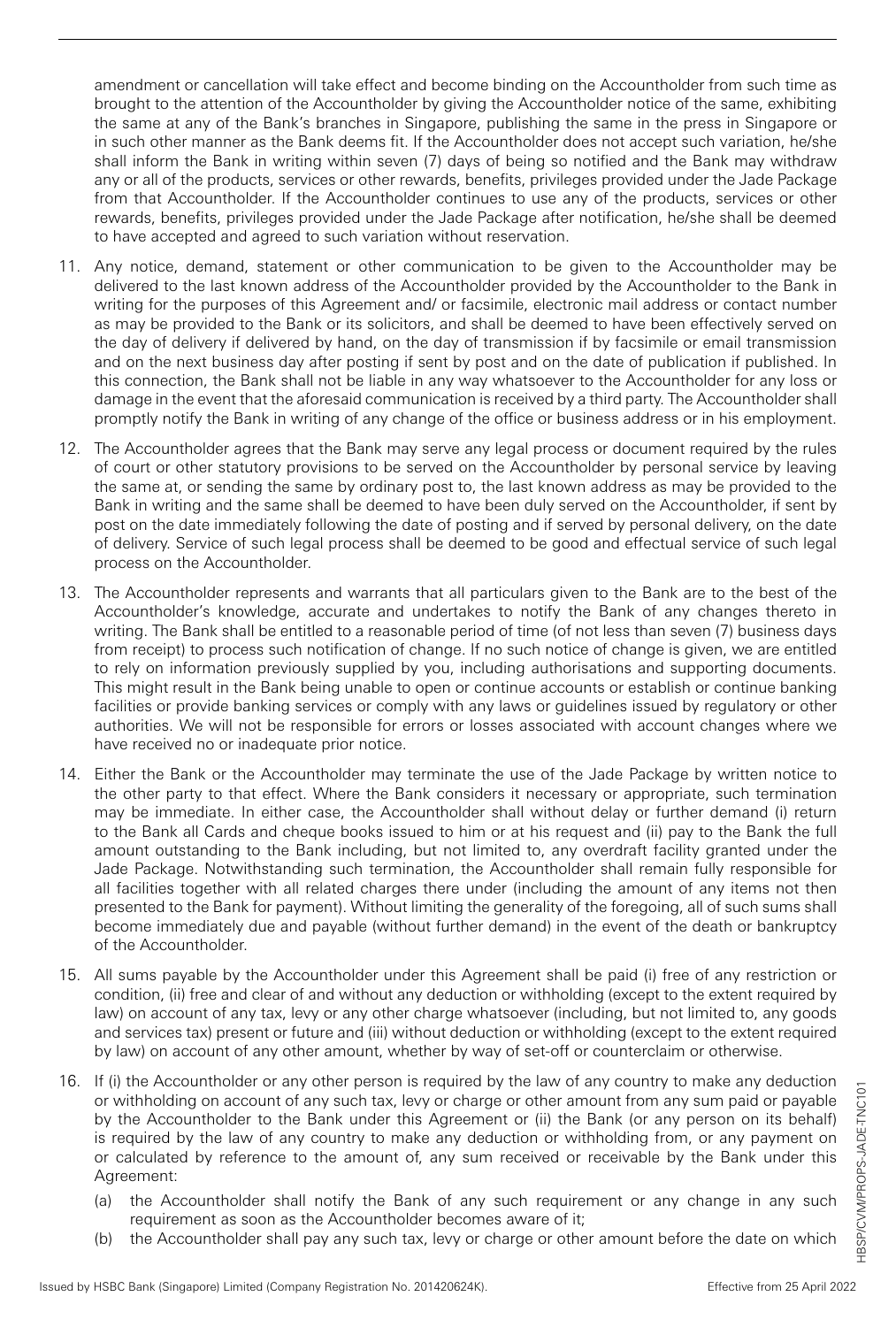penalties attach thereto;

- (c) the sum payable by the Accountholder shall be increased to the extent necessary to ensure that, after the making of that deduction, withholding or payment, the Bank receives on the due date and retains (free from any liability in respect of any such deduction, withholding or payment) a net sum equal to what it would have received and so retained had no such deduction, withholding or payment been required or made; and
- (d) promptly after paying such deduction or withholding, and not later than seven (7) business days after the due date of payment of any tax, levy or charge or other amount which it is required to pay under sub- Clause (b), the Accountholder shall deliver to the Bank evidence satisfactory to the Bank of such deduction, withholding or payment and of remittance thereof to the relevant taxing or other authority.
- 17. The Bank shall not be liable for any failure to provide any service or to perform obligations or for any loss, damage, liability, costs, claims, demands or expenses of any kind howsoever caused or in any way whatsoever and whether such loss, damage, liability, costs, claims, demands or expenses are attributable (directly or indirectly)
	- 1. to any dispute or any other matter or circumstances whatsoever including, but not limited to, any calamity or condition, Act of God, electrical or communication disruption, industrial actions, exercise of governmental or military powers, wars, strikes, any error caused by machine or hardware malfunctions or manufacturer's operating software defects, any failure, disruption or breakdown of any equipment, computer, machine, data processing system or transmission link or the Cards or Automatic Teller Machine ("ATM"), the withdrawal of ATM services in other countries (which services will be governed by local regulations), the temporary insufficiency of funds in such machines, action of a government or governmental agency, change of law or regulation (or change in the interpretation of law or regulation), the failure to carry out the Accountholder's instructions over the telephone, facsimile or email or to send a monthly statement to the Accountholder or anything outside the control of the Bank, its servants or agents. If the Bank is unable to send a monthly statement to the Accountholder, the Accountholder's liability shall not be affected in any way and shall continue and for the purpose of calculating interest or any other charges or establishing the date on which payment is due, the Bank may select a date each month as the statement date.
- 18. The Bank may in certain circumstances (including without limitation, if any of the events listed in Section B Clause 16 shall occur, or if for any other reason whatsoever access to or delivery of any or all the products, services or other rewards, benefits privileges provided under the Jade Package is not possible or is hindered), without assigning any reason whatsoever, with or without written notice to the Accountholder, suspend or freeze the use of any or all the products, services or other rewards, benefits, privileges provided under the Jade Package.
- 19. No forbearance, neglect or waiver by the Bank in the enforcement of any of these terms shall prejudice the Bank's right thereafter to strictly enforce the same. The Accountholder agrees that the Bank's rights and remedies hereunder are cumulative and not exclusive of any rights or remedies the Bank would otherwise have available to it under the general law.
- 20. The Accountholder agrees that he/she is not entitled to assign or transfer all or any part of his/her rights hereunder without the Bank's prior written consent. Any purported assignment or transfer in breach of this provision shall be absolutely void and of no effect.
- 21. (i) In the event that the Bank receives written notice of the lack of capacity of the Accountholder under the Mental Capacity Act (Cap. 177A) of Singapore (or such other equivalent, amendment or replacement legislation), the Bank shall be entitled (but not obliged) to:
	- (a) accept and execute instructions of any nature believed by the Bank to be genuine and purporting to be signed, given or issued by an authorised agent of the Accountholder (including without limitation, a donee of a lasting power of attorney granted by the Accountholder); and
	- (b) without assigning any reason whatsoever, with or without written notice to the Accountholder, suspend, freeze, terminate or close any account under the Jade Package or the use or availability of any or all of the products, services or other rewards, benefits, privileges provided under the Jade Package, as the case may be.
	- (ii) The Accountholder agrees to ratify everything that his authorised agent (including without limitation, a donee of a lasting power of attorney granted by the Accountholder) does on the Accountholder's behalf arising from or in connection with the Jade Package and/or the Bank providing the services, performing its obligations hereunder or accepting instructions received from or purportedly given by the authorised agent.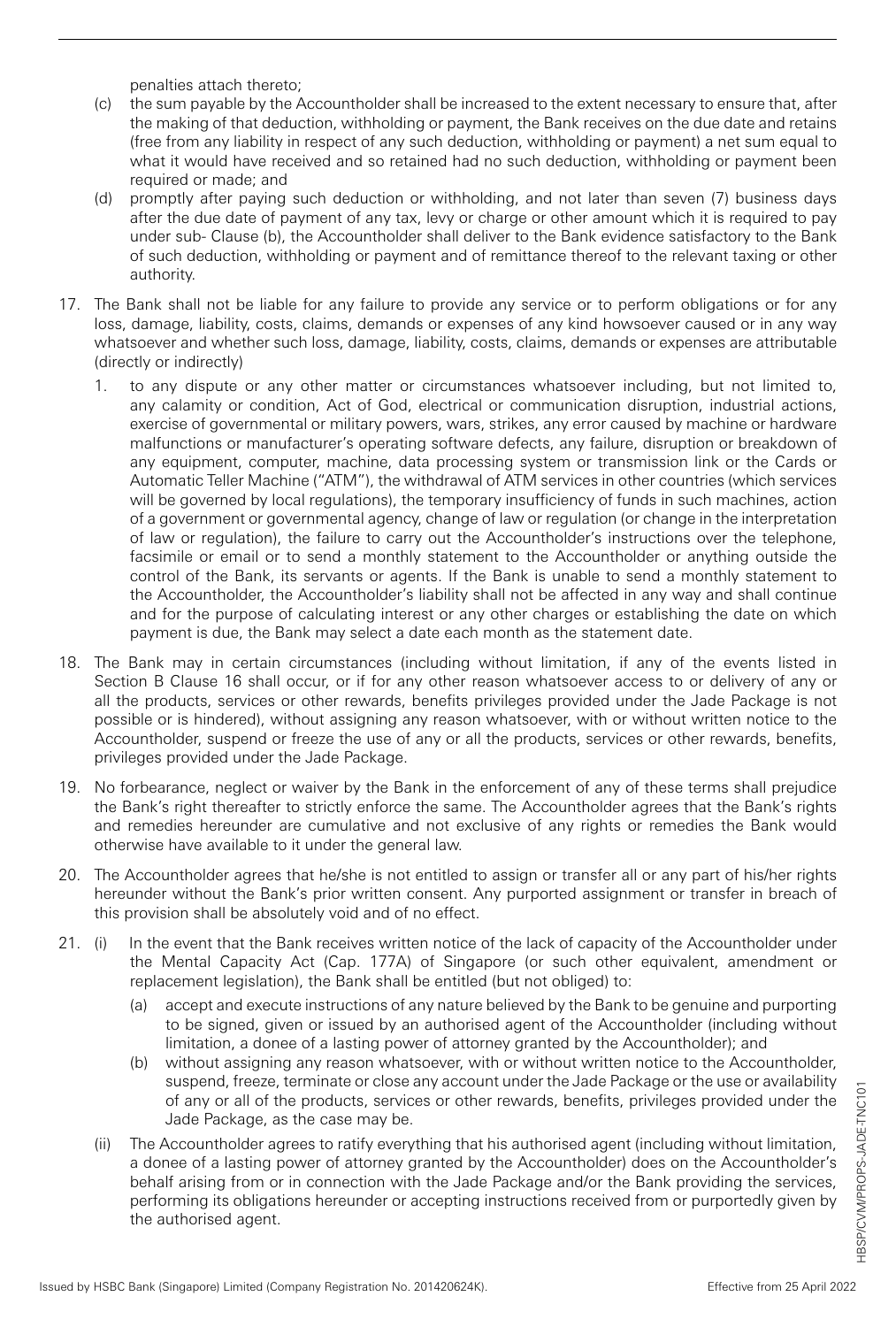- (iii) Without prejudice to Clause 23 below, the Accountholder shall keep the Bank indemnified at all times against, and hold the Bank harmless from, all actions, proceedings, claims, liabilities, losses, damages, demands and expenses of whatsoever nature (whether actual or contingent), including legal costs on a full indemnity basis, which may be brought against or suffered, paid, incurred by the Bank directly or indirectly under, out of or in connection with the Jade Package and/or the Bank providing the services, performing its obligations hereunder or accepting instructions received from or purportedly given by the authorised agent, and acting or failing to act thereon or in connection with any breach of any warranty given by or obligation of the Accountholder under this Agreement. Such indemnity shall continue notwithstanding the termination of any and every account, products, services or other rewards, benefits, privileges provided under the Jade Package. All such indemnified amounts may be debited from any of the Accountholder's savings/ current account(s) with the Bank.
- 22. The Accountholder shall keep the Bank indemnified at all times against, and hold the Bank harmless from all actions, proceedings, claims, losses, damages, costs and expenses which may be brought against or suffered or incurred by the Bank and which may have arisen either directly or indirectly out of or in connection with the Bank providing the Jade Package, performing its obligations hereunder or accepting instructions from the Accountholder including, but not limited to, facsimile and other telecommunications instructions, and acting or failing to act thereon. Such indemnity shall continue notwithstanding the termination of any and every account, product, service or other reward, benefit, privilege provided under the Jade Package. All such indemnified amounts may be debited from any of the Accountholder's savings/ current account(s) with the Bank.
- 23. If any one or more of the provisions of this Agreement or any part thereof shall be declared to be illegal, invalid or unenforceable under any applicable law, it shall not affect the validity or enforceability of the remainder of this Agreement.
- 24. The terms and conditions herein shall be governed by and construed in accordance with the applicable laws of Singapore and the Accountholder hereby submits to the non-exclusive jurisdiction of the courts of Singapore.

## **Section C: The Jade Package**

- 1. Without prejudice to the generality of Section B Clause 14, the Bank reserves the right to terminate any Jade Package and/or close any savings/current account(s) which the Accountholder has with the Bank at any time at its discretion and without assigning any reason therefor, in accordance with the provisions of these terms and conditions and/or the Terms and Conditions Governing Personal Deposit Accounts. Where the Bank considers it necessary or appropriate, such termination and/or closure may be immediate.
- 2. Without prejudice to the generality of Section B Clause 1, the Bank may levy an administration charge if the Jade Package or any savings/current account(s) with the Bank is terminated or closed within six (6) months of the date on which it is opened.
- 3. Interest ("Credit Interest") in respect of amounts from time to time standing to the credit of the HSBC Jade Account is calculated on a daily basis and credited to the HSBC Jade Account on or about the 24th day of each month.
- 4. The Accountholder shall take all reasonable care and precaution to prevent loss and theft of the Cards, cheques or cheque books and the disclosure (whether voluntary or involuntary) to third parties of the PINs (Personal Identification Numbers) provided by the Bank (or substituted by the Account holder) for operating the Cards, PhoneBanking services and other relevant services and shall notify the Bank immediately in writing of such disclosure or the loss or theft of the Cards, cheques or cheque books or any written record of the PINs. The Accountholder shall indemnify the Bank for all losses or damage howsoever caused by any unauthorised use of the Cards or PINs and shall be liable for all charges incurred by such use prior to the written notification of the loss or theft thereof to the Bank. Where the Accountholder has given such notice verbally, the Accountholder shall immediately confirm the same in writing.
- 5. The Bank shall at its discretion honour any cheque notwithstanding that the HSBC Jade Account will become overdrawn or exceed the agreed overdraft limit. In that event, the Accountholder shall be responsible for the resulting overdraft, advance or credit thereby created and all related interest and other charges.
- 6. Amounts outstanding in respect of facilities granted by the Bank shall in any event be repaid by the Accountholder on demand. Payments made by the Accountholder to the Bank in respect of any facility will be applied firstly towards payment of any outstanding interest charges and fees and thereafter against any outstanding transactions/principal amount under such facility.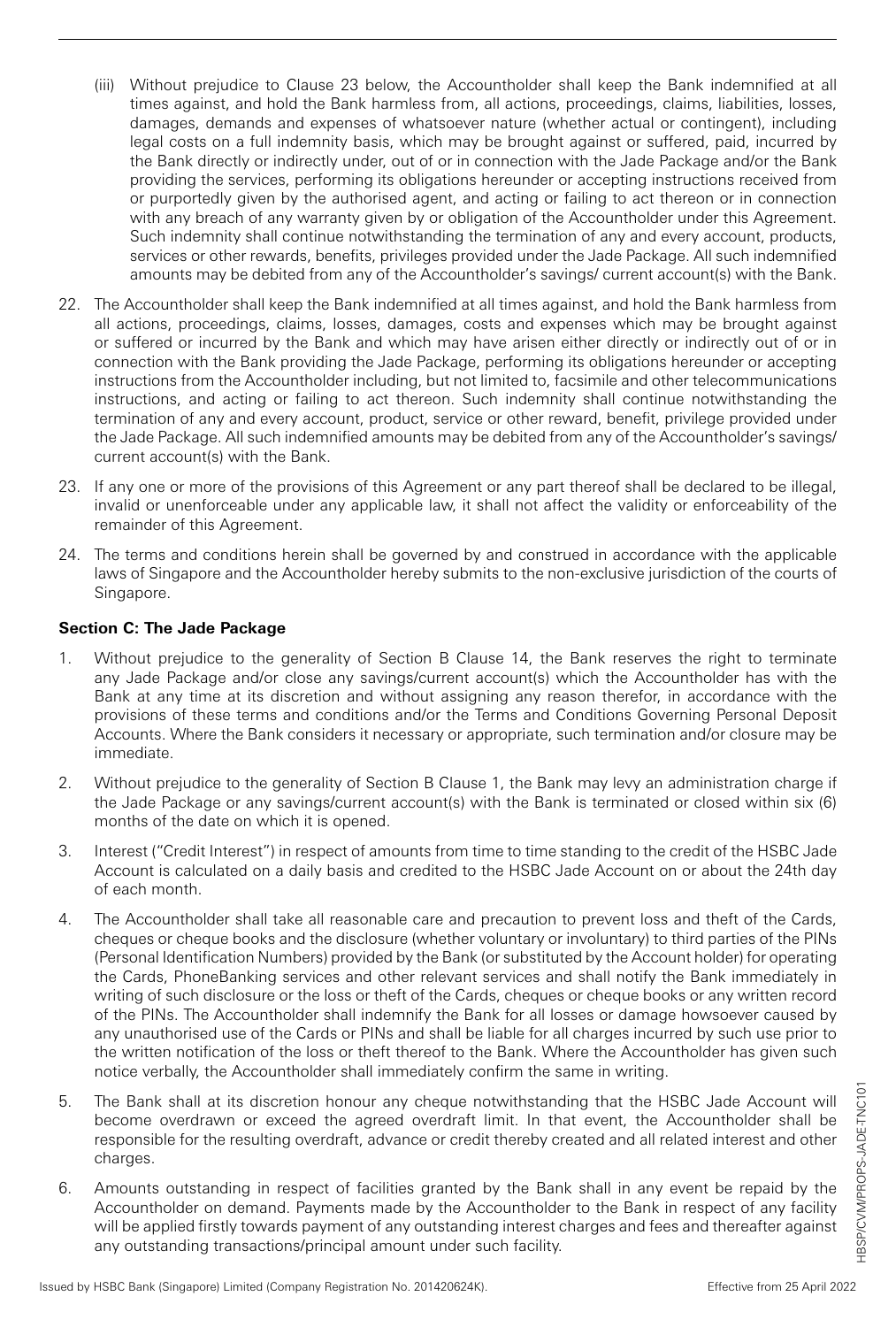- 7. When drawing cheques, the Accountholder shall be bound by the conditions subject to which cheque books are issued as printed on the inside of the cover of the cheque book. There may be risks involved in accepting foreign currency cheques as payment or settlement of transactions. In some countries, there are laws dealing with the handling of cheques sent for clearing or collection that will entitle a cheque to be returned even after clearing and the proceeds are paid to the payee. For example, for cheques drawn on US banks, the paying bank will have the right to seek refund of a cheque that is subsequently found to be fraudulently drawn, fraudulently endorsed or fraudulently altered within a period of up to 6 years. For a US Treasury cheque, this refund period may be indefinite. The Bank is entitled to seek repayment from the Accountholder of any cheque required to be repaid or refunded. This right of recourse remains possible throughout the refund period mentioned above and is regardless whether the cheque is sent for collection or purchased by the Bank. The deposit of any foreign currency cheque is accepted by the Bank subject to the following terms and conditions to purchase and which to send for collection. Where the Bank purchases the cheques, the Bank shall credit the relevant account (using the Bank's prevailing buying rate) with the proceeds immediately, under advice to the Accountholder, and subject to having recourse to the Accountholder in the event of dishonour. The purchase of cheques may be subject to the condition that the proceeds credited to the account cannot be withdrawn for a period as determined by the Bank taking into account the required clearing time for cheques in question and which will be specified in the credit advice to be sent to the Accountholder in the confirmation of the transaction.
	- a. Where the Bank sends a cheque for collection, this will be done subject to the rules contained in ICC Publication No. 522 and the proceeds of the cheque will only be credited to the relevant account once payment is received from the bank abroad.
	- b. In the event that cheques purchased are dishonoured or cheques collected are subsequently liable to be repaid or refunded by applicable laws and regulations, the Bank will debit the relevant account with the value of the cheque as calculated using the Bank's prevailing selling rate or the original buying rate, whichever is higher, plus any charges.
	- c. Overseas charges (if any) will be debited to the relevant account under advice to the Accountholder.
	- d. Cheques received after the relevant cut-off times set by the Bank from time to time will be processed in the next business day.
- 8. The Accountholder must keep all cheques and cheque books safely and securely at all times.
- 9. The Accountholder must inform the Bank immediately in writing and/or through the Bank's PhoneBanking services should any cheque or cheque book be lost, stolen or mislaid.
- 10. (i) The Accountholder shall promptly notify the Bank in writing of any variation in his signature or that of the authorised signatories, the authorised manner of signing or the signature requirements. The Bank shall be entitled to a reasonable period of time (of not less than seven (7) business days from receipt) to process such notification of change.
	- (ii) The Bank shall be entitled in its discretion to dishonour any cheque bearing a signature different from the specimen signature of the Accountholder or authorised signatory (as the case may be) or not signed in the authorised manner or not drawn in accordance with the signature requirements prevailing at the time of presentation.
	- (iii) Any alterations on cheques must be confirmed by the full and complete signature conforming to the specimen signatures of the Accountholder or authorised signatory (as the case may be). The Bank shall be entitled, in its discretion, to dishonour cheques where alterations are not so confirmed.
	- (iv) The Bank shall not be liable for paying on altered and/or forged cheques where the alterations and/or forgery could not be easily detected or where the alteration and/or forgery is due to the act, omission, negligence or wilful default of the Accountholder.
- 11. Any cheque(s) deposited (whether through the use of the Cards at ATMs or otherwise) shall be accepted for collection only and the proceeds shall not be available to the Accountholder until the cheque(s) has/ have been verified and cleared, the proceeds paid to the Bank by the paying bank and credited to the relevant account.
- 12. The Accountholder may only countermand payment of a cheque by giving written instructions to the branch of account or using the PhoneBanking services before the cheque has been paid and clearly identifying the cheque in question.
- 13. The Bank will send to the Accountholder each month a Composite Statement of Account showing the transactions and balances in relation to all accounts under the Jade Package and other banking services as specified by the Bank from time to time. The Accountholder agrees to examine each statement of account and notify the Bank in writing within ninety (90) days of receipt of such statement of account of any alleged errors or omission therein arising from whatever cause (including, without limitation, from forgery,